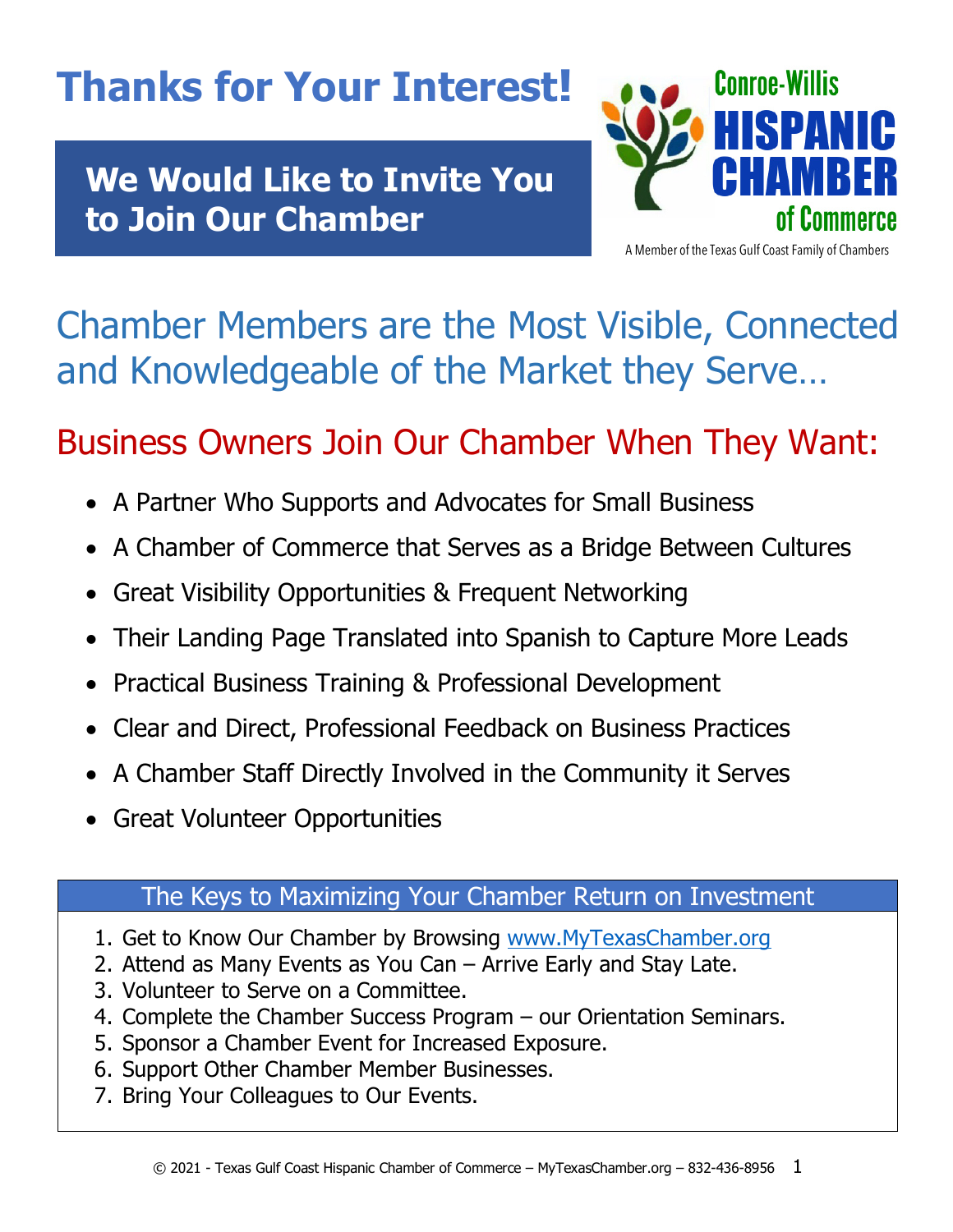## **The Texas Gulf Coast Hispanic Chamber of Commerce**

Regional Presence – Local Vibe

We are made up of over 625 business owners, who want to connect, do business and thrive in the markets they serve. Our members enjoy:

#### • **World-Class Education**

• Gain the skills needed to create, run and sustain a business in monthly and quarterly seminars. Topics include:

- Social Media Marketing
- Strategic Sales Success
- Cross-Cultural Marketing
- How to Deliver Great Commercials

#### • **Business Connections**

We help you meet other business owners and potential clients by creating environments including:

- **Small Business Focus Groups**
- Warm B2B Introductions
- Private Member Only Meetings

#### • **High Visibility**

Our members enjoy publicity, promotion and exposure so they become known in the market place.

- Chamber Radio & Podcast Interviews
- Ribbon Cutting Receptions
- Speaking at Chamber Events
- **Heavy Social Media Promotion**

**Membership is open to businesses regardless of ethnicity or language spoken. No need to be Hispanic or Speak Spanish…!**

Contact us today for more information www.MyTexasChamber.org 832-436-5956









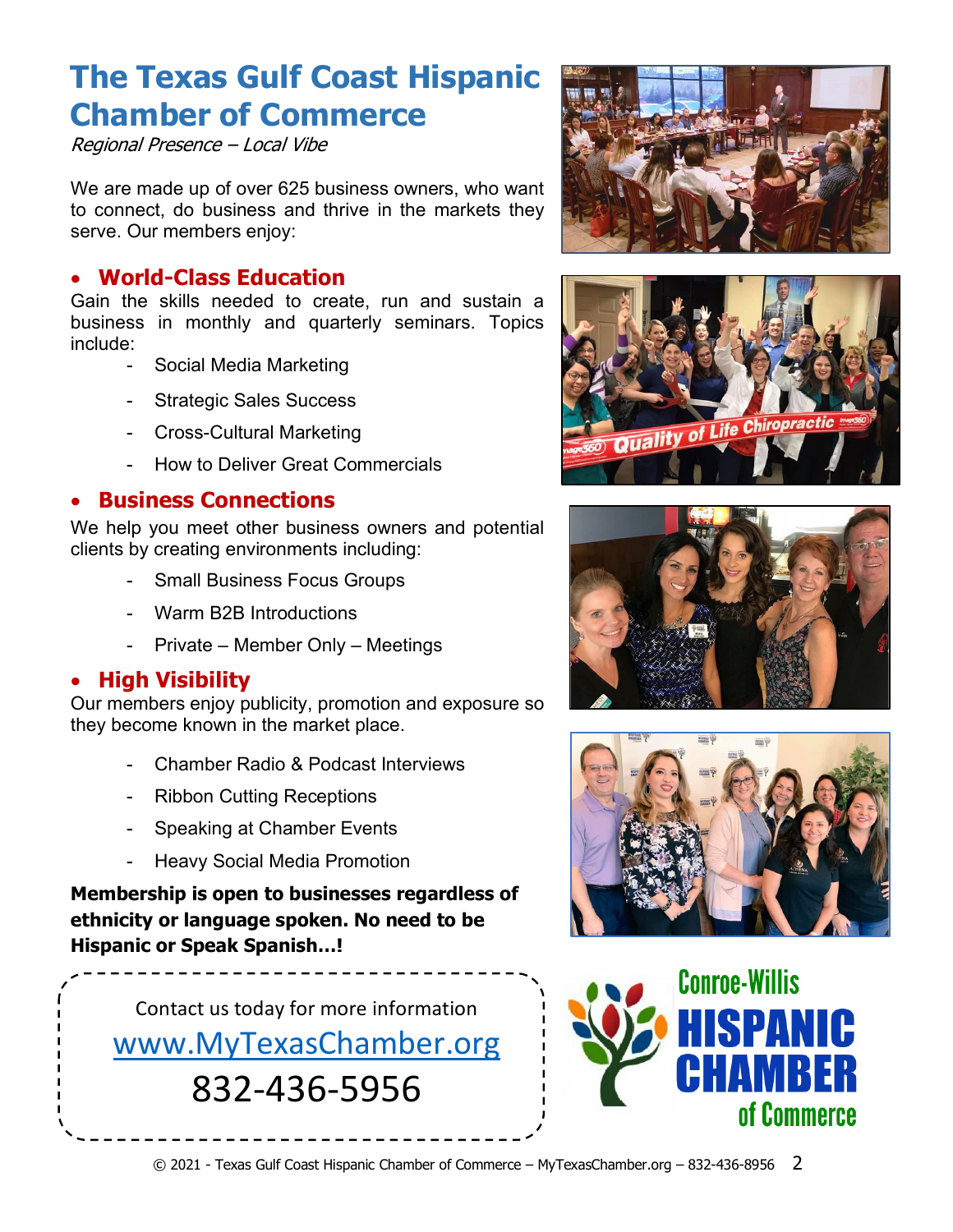

### **Conroe-Willis Hispanic Chamber of Commerce**

MyTexasChamber.org

| <b>Benefit</b>                                   | <b>MicroBiz</b><br>\$310 | <b>Business</b><br>\$400 | <b>Premier</b><br>\$600 | <b>Executive</b><br>\$1,250 | <b>Lifetime</b><br>\$4,500 |
|--------------------------------------------------|--------------------------|--------------------------|-------------------------|-----------------------------|----------------------------|
| Website Analysis & Improvement Suggestions       | $\pmb{\times}$           | x                        | X                       | X                           | X                          |
| 45-Second Commercial Redesign                    | $\pmb{\mathsf{X}}$       | $\pmb{\times}$           | $\pmb{\mathsf{x}}$      | $\pmb{\times}$              | $\pmb{\mathsf{x}}$         |
| Landing Page Translation into Spanish            | $\pmb{\times}$           | $\pmb{\times}$           | $\pmb{\mathsf{x}}$      | $\pmb{\times}$              | $\pmb{\times}$             |
| Immediate Social Media Exposure                  | $\pmb{\mathsf{x}}$       | $\pmb{\mathsf{X}}$       | $\pmb{\mathsf{x}}$      | $\pmb{\mathsf{X}}$          | $\pmb{\mathsf{x}}$         |
| <b>Chamber Business Development Strategy</b>     | $\pmb{\mathsf{x}}$       | $\pmb{\mathsf{X}}$       | $\pmb{\mathsf{x}}$      | $\mathsf{x}$                | $\pmb{\mathsf{x}}$         |
| Ribbon Cutting (Our Office is an Option)         | $\pmb{\mathsf{x}}$       | $\pmb{\mathsf{X}}$       | $\pmb{\mathsf{x}}$      | $\mathsf{x}$                | $\pmb{\mathsf{x}}$         |
| <b>Chamber Success Seminars (3)</b>              | $\pmb{\mathsf{X}}$       | $\pmb{\times}$           | $\pmb{\times}$          | $\mathsf{x}$                | X                          |
| Podcast/Radio Interview (Bilingual)              | $\pmb{\mathsf{X}}$       | $\pmb{\times}$           | $\pmb{\times}$          | $\pmb{\mathsf{X}}$          | X                          |
| Participation in Chamber Vendor Expo             | $\pmb{\mathsf{X}}$       | $\pmb{\mathsf{X}}$       | $\pmb{\mathsf{x}}$      | $\pmb{\times}$              | X                          |
| <b>Help Getting HUB Certified</b>                | $\pmb{\mathsf{X}}$       | $\pmb{\mathsf{X}}$       | $\pmb{\mathsf{X}}$      | $\pmb{\times}$              | X                          |
| Participation in Group Coaching                  | $\pmb{\times}$           | $\pmb{\mathsf{X}}$       | $\pmb{\mathsf{x}}$      | $\pmb{\times}$              | $\pmb{\times}$             |
| <b>Invitation to Chamber Events</b>              | $\pmb{\times}$           | $\pmb{\times}$           | $\pmb{\times}$          | $\pmb{\times}$              | $\pmb{\times}$             |
| Facebook Private Member Page Inclusion           | $\pmb{\times}$           | $\pmb{\times}$           | $\pmb{\times}$          | $\pmb{\times}$              | $\pmb{\times}$             |
| <b>Invitation to Monday Morning Meeting</b>      | $\pmb{\times}$           | $\pmb{\mathsf{X}}$       | $\pmb{\times}$          | $\pmb{\times}$              | $\pmb{\times}$             |
| Monthly Targeted Training (Lunch & Learn)        | $\mathsf{x}$             | $\pmb{\times}$           | $\pmb{\mathsf{x}}$      | $\mathsf{x}$                | $\pmb{\times}$             |
| Introduction to Supplier Diversity Organizations |                          | $\pmb{\times}$           | $\pmb{\mathsf{x}}$      | $\pmb{\times}$              | $\pmb{\times}$             |
| Exposure to MOB-HUB Expos                        |                          | X                        | $\pmb{\times}$          | $\pmb{\times}$              | X                          |
| <b>Breakfast at your Location</b>                |                          |                          | X                       | $\pmb{\mathsf{X}}$          | X                          |
| Reception at your Location (Lunch Optional)      |                          |                          | X                       | $\pmb{\times}$              | X                          |
| Quarterly Social Media Spotlight                 |                          |                          |                         | $\pmb{\times}$              | $\pmb{\mathsf{x}}$         |
| <b>Invitation to Sponsor Events</b>              |                          |                          |                         | $\pmb{\times}$              | $\pmb{\times}$             |
| Opportunity to Speak at Event (1 per Year)       |                          |                          |                         | $\pmb{\times}$              | $\pmb{\times}$             |
| <b>Group Slide at Presentations</b>              |                          |                          |                         | X                           | n/a                        |
| Opportunity to Speak at Events (2 per Year)      |                          |                          |                         |                             | X                          |
| Invitation to Conduct Chamber Meetings           |                          |                          |                         |                             | X                          |
| Individual Slide at Presentations                |                          |                          |                         |                             | $\pmb{\times}$             |
| <b>First Recognized at Public Events</b>         |                          |                          |                         |                             | X                          |
| A Plaque for Your Place of Business              |                          |                          |                         |                             | $\pmb{\mathsf{X}}$         |
| Your Logo on Plaque in Chamber Lobby             |                          |                          |                         |                             | $\pmb{\times}$             |
| Your Logo in All Presentations                   |                          |                          |                         |                             | $\pmb{\times}$             |
| Your Logo in all Print Material                  |                          |                          |                         |                             | $\pmb{\times}$             |
| Private Receptions with Chamber Investors        |                          |                          |                         |                             | $\pmb{\times}$             |
| <b>Private Introductions</b>                     |                          |                          |                         |                             | $\pmb{\times}$             |
| Opportunity to Join Chamber Advisory Board       |                          |                          |                         |                             | X                          |
| Invitation to Speak at Ribbon Cuttings           |                          |                          |                         |                             | $\pmb{\times}$             |